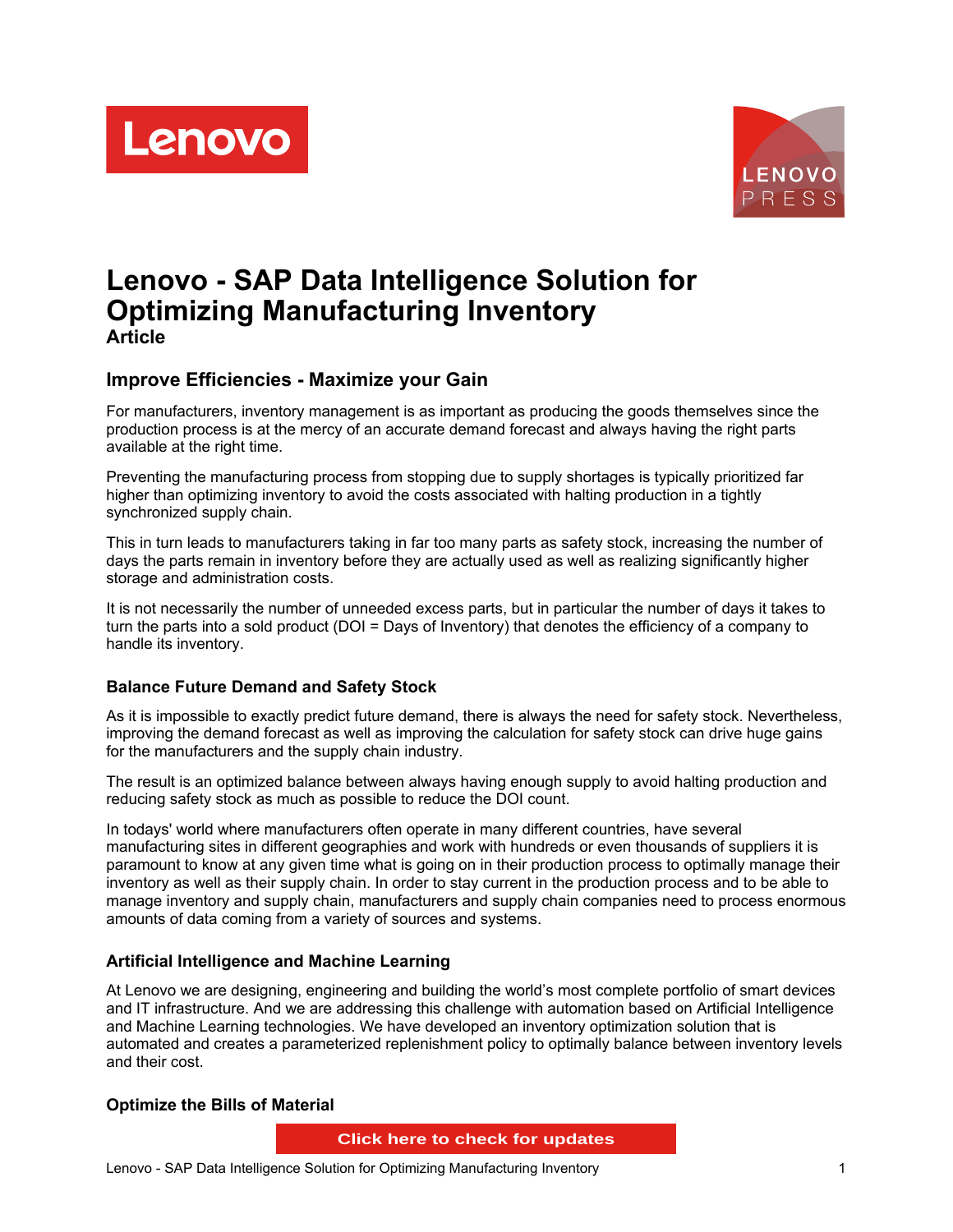The Lenovo Optimization Solution even addresses a third business challenge for manufacturers: when different organizations within a company are responsible for the individual bills of material (BOM) for their product sets, the parts purchasing process is often not synchronized such that equal or very similar parts are not standardized on a single part that can be bought with economies of scale. The Lenovo solution not only optimizes the demand forecast and the safety stock (minimize DOI count), but it also optimizes the bills of material for the products under consideration.



Figure 1. Days of Inventory Solution Framework

As mentioned before, Lenovo is faced with a complex manufacturing and supply chain environment that comes with a large variety of data sources and data formats. As Artificial Intelligence and Machine Learning will only be brought to their full potential when applied to all the data that is required, the Lenovo automation solution first needs to enable integral access to these data sources and data formats. A data management and orchestration platform is needed that allows for the application of Artificial Intelligence and Machine Learning processing.

#### **SAP Data Intelligence**

SAP Data Intelligence is exactly this - an enterprise-ready solution that provides governance and orchestration for data refinement and enrichment, using pipelining for many complex data processing operations like Artificial Intelligence and Machine Learning.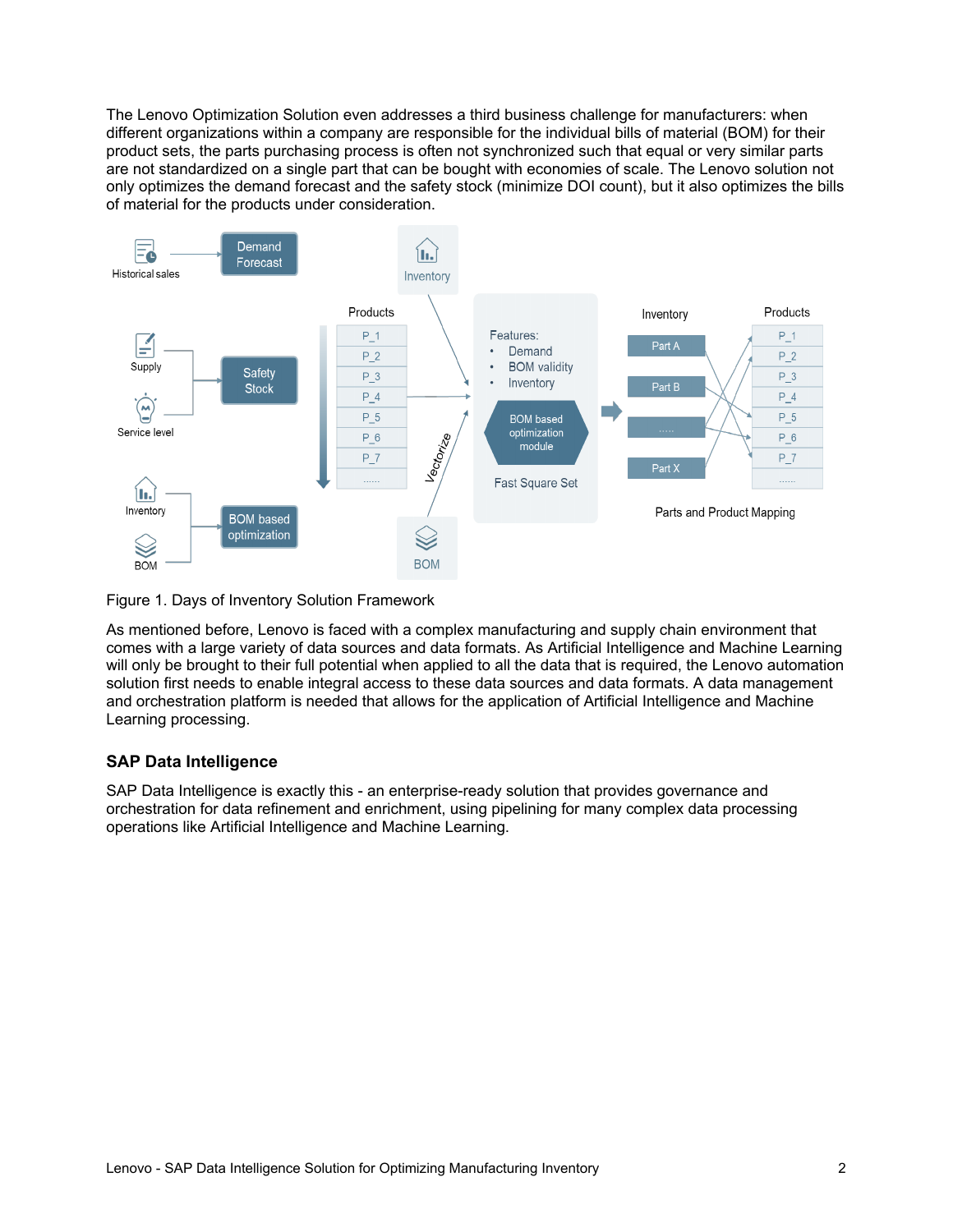| $\leftarrow$ $\rightarrow$<br>$\circ$ | T Home   SAP Data Intelligence X   T AutoML | ×   27 ML Data Manager<br>×   27 Metadata Explorer   SAP Data   ×   27 Modeler   SAP Data Intelligenc ×   +<br>iii vsystem.ingress.dh-z5t6v1gxd.dh-canary.shoot.live.k8s-hana.ondemand.com/app/pipeline-modeler/ | 配<br>$\mathbf{x}$ | $\qquad \qquad -$<br>ෂ | $\Box$<br>$\circ$ :                                                   | $\times$ |
|---------------------------------------|---------------------------------------------|------------------------------------------------------------------------------------------------------------------------------------------------------------------------------------------------------------------|-------------------|------------------------|-----------------------------------------------------------------------|----------|
| <b>SAP</b>                            | Data Intelligence Modeler v                 |                                                                                                                                                                                                                  |                   | $^{\circ}$             | Le                                                                    |          |
|                                       | <b>日 C +</b><br>$\equiv$                    | -C Lenovo DOI Solution X                                                                                                                                                                                         |                   |                        |                                                                       | $\Box$   |
|                                       |                                             | G B - 0 W - 5 d K W 2 K                                                                                                                                                                                          | Diagram           | <b>JSON</b>            | 186                                                                   | 日        |
| Search                                | $\alpha$<br>$\equiv$                        |                                                                                                                                                                                                                  |                   |                        |                                                                       |          |
|                                       | Showing 267 / 267 operators                 |                                                                                                                                                                                                                  |                   |                        | $\mathbb{A}$                                                          |          |
| $\vee$ ABAP                           |                                             |                                                                                                                                                                                                                  |                   |                        | $\left\langle \begin{array}{c} 0 \\ \gamma \end{array} \right\rangle$ |          |
| <b>ABAP</b>                           | <b>ABAP</b>                                 |                                                                                                                                                                                                                  |                   |                        |                                                                       |          |
|                                       |                                             |                                                                                                                                                                                                                  |                   |                        | $\begin{array}{c} \pm \cr \hline \end{array}$                         |          |
| <b>SLT</b><br>Connector               | Custom<br>ABAP.                             |                                                                                                                                                                                                                  |                   |                        |                                                                       |          |
|                                       |                                             | ≡                                                                                                                                                                                                                |                   |                        | 120%                                                                  |          |
| <b>ADAP</b>                           | <b>ABAP</b>                                 | <b>BOM</b>                                                                                                                                                                                                       |                   |                        |                                                                       |          |
| SAP ABAP                              | ABAP                                        |                                                                                                                                                                                                                  |                   |                        |                                                                       |          |
| Operator                              | Converter                                   |                                                                                                                                                                                                                  |                   |                        |                                                                       |          |
| <b>ATIAP</b>                          | <b>ATIAP</b>                                |                                                                                                                                                                                                                  |                   |                        |                                                                       |          |
|                                       |                                             | $\overline{5}$<br>(⊑∣<br>∕⊑,                                                                                                                                                                                     |                   |                        |                                                                       |          |
| ABAP ODP<br>Reader                    | Cluster<br>Table.                           | <b>DOI</b> Optimizer<br>Supply & Inventory<br>Visualization<br>Historical sales                                                                                                                                  |                   |                        |                                                                       |          |
|                                       |                                             |                                                                                                                                                                                                                  |                   |                        |                                                                       |          |
| <b>ABAP</b>                           |                                             |                                                                                                                                                                                                                  |                   |                        |                                                                       |          |
| ABAP CDS                              |                                             |                                                                                                                                                                                                                  |                   |                        |                                                                       |          |
| Reader                                |                                             |                                                                                                                                                                                                                  |                   |                        |                                                                       |          |
|                                       |                                             |                                                                                                                                                                                                                  |                   |                        |                                                                       |          |
| $\vee$ Connectivity                   |                                             | <b>AUTOML Prediction</b>                                                                                                                                                                                         |                   |                        |                                                                       |          |
| $\rightarrow G$                       | an e                                        |                                                                                                                                                                                                                  |                   |                        |                                                                       |          |
| Google                                | <b>MOTT</b>                                 |                                                                                                                                                                                                                  |                   |                        |                                                                       |          |
| pub/sub.                              | Consumer                                    |                                                                                                                                                                                                                  |                   |                        |                                                                       |          |
|                                       |                                             |                                                                                                                                                                                                                  |                   |                        |                                                                       |          |
|                                       |                                             |                                                                                                                                                                                                                  |                   |                        |                                                                       |          |
| <b>M</b>                              | $\rightarrow$ aws                           | Validation<br>Schedule<br>Trace<br>Log<br>Status                                                                                                                                                                 |                   |                        |                                                                       |          |
| OpenAPI                               | AWS SNS                                     | <b>兼</b> (0) $\rightarrow \sim$ (2) $\odot$ (0) $\odot$ (0) $\odot$ (0) $\odot$ (0) $\odot$ (0)<br>Show Subgraphs: 0011<br>All<br>$\bullet$ (1)<br>Search                                                        |                   |                        | $\alpha$<br>Cleanup                                                   | $\Box$   |
| Client                                | Producer                                    |                                                                                                                                                                                                                  |                   | Showing 3 / 3 items    |                                                                       |          |
| $\ddot{\phantom{1}}$                  |                                             | Lenovo_DOI_Solution                                                                                                                                                                                              | $\frac{1}{2}$     | $\mathsf{D}_+$         | $\odot$<br>1                                                          |          |
| $\Delta$                              | နို့မှ                                      | running                                                                                                                                                                                                          |                   |                        |                                                                       |          |
| Receive<br>Email                      | Kafka<br>Consumer                           | Lenovo_DOI_Solution                                                                                                                                                                                              | $\frac{1}{2}$     | $D_{\alpha}$           | 商<br>0                                                                |          |
| $G+$                                  | <b>SAP</b>                                  | completed<br>SAP99 - AUTOML_PIPELINE_INFERENCE (SAP99 - AUTOML_PIPELINE_INFERENCE)                                                                                                                               | 土                 | $D_{\alpha}$           | $\circ$<br>$\mathscr{O}$                                              |          |

Figure 2. Lenovo Optimization Solution for Manufacturing Inventory built on SAP Data Intelligence

Long term technology evaluation results show that this solution reduces both the demand forecast error and the DOI number in the high double digit percent range. In combination with the BOM based optimization this solution drives huge gains for Lenovo and helps the company to take their manufacturing and supply chain operation to the next level.



Figure 3. Long term technology evaluation results for selected parts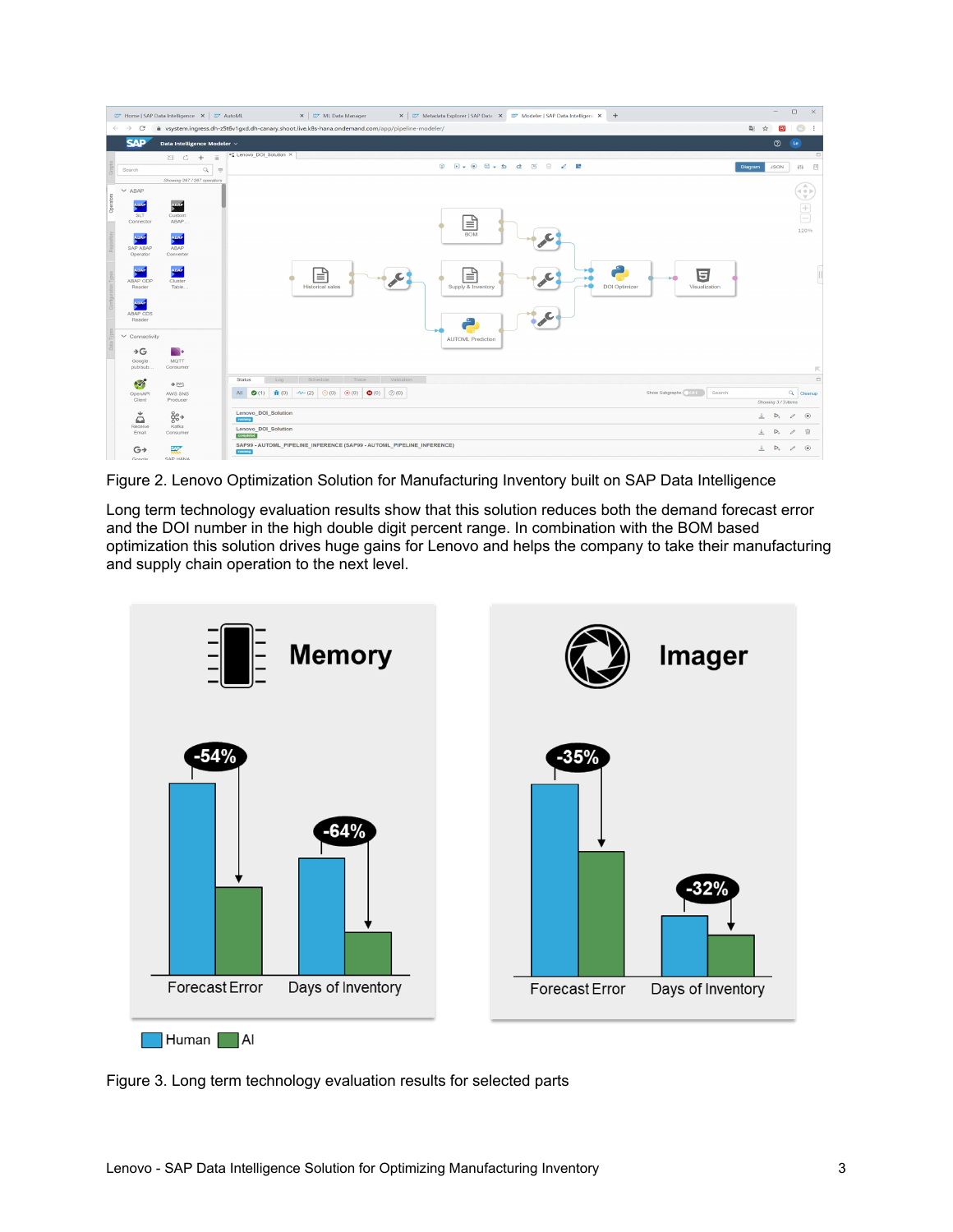If you are interested in learning more about this solution and how it can benefit you, watch the video on YouTube, or contact us at [sapsolutions@lenovo.com](https://www.youtube.com/watch?v=7RM1cDz5Aq8&feature=youtu.be)

# **Related product families**

Product families related to this document are the following:

• SAP [Alliance](https://lenovopress.com/software/alliances/sap)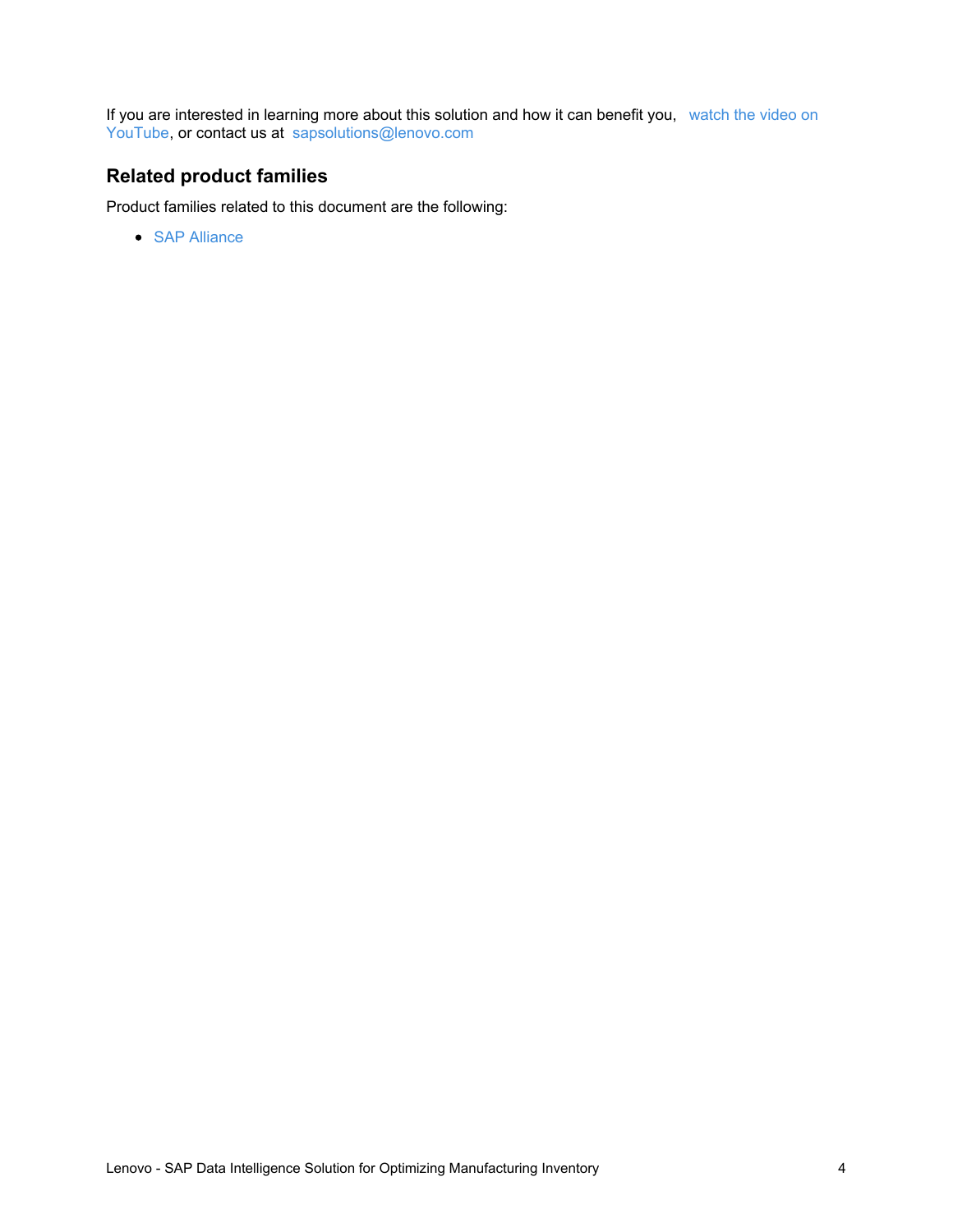### **Notices**

Lenovo may not offer the products, services, or features discussed in this document in all countries. Consult your local Lenovo representative for information on the products and services currently available in your area. Any reference to a Lenovo product, program, or service is not intended to state or imply that only that Lenovo product, program, or service may be used. Any functionally equivalent product, program, or service that does not infringe any Lenovo intellectual property right may be used instead. However, it is the user's responsibility to evaluate and verify the operation of any other product, program, or service. Lenovo may have patents or pending patent applications covering subject matter described in this document. The furnishing of this document does not give you any license to these patents. You can send license inquiries, in writing, to:

Lenovo (United States), Inc. 8001 Development Drive Morrisville, NC 27560 U.S.A. Attention: Lenovo Director of Licensing

LENOVO PROVIDES THIS PUBLICATION "AS IS" WITHOUT WARRANTY OF ANY KIND, EITHER EXPRESS OR IMPLIED, INCLUDING, BUT NOT LIMITED TO, THE IMPLIED WARRANTIES OF NON-INFRINGEMENT, MERCHANTABILITY OR FITNESS FOR A PARTICULAR PURPOSE. Some jurisdictions do not allow disclaimer of express or implied warranties in certain transactions, therefore, this statement may not apply to you.

This information could include technical inaccuracies or typographical errors. Changes are periodically made to the information herein; these changes will be incorporated in new editions of the publication. Lenovo may make improvements and/or changes in the product(s) and/or the program(s) described in this publication at any time without notice.

The products described in this document are not intended for use in implantation or other life support applications where malfunction may result in injury or death to persons. The information contained in this document does not affect or change Lenovo product specifications or warranties. Nothing in this document shall operate as an express or implied license or indemnity under the intellectual property rights of Lenovo or third parties. All information contained in this document was obtained in specific environments and is presented as an illustration. The result obtained in other operating environments may vary. Lenovo may use or distribute any of the information you supply in any way it believes appropriate without incurring any obligation to you.

Any references in this publication to non-Lenovo Web sites are provided for convenience only and do not in any manner serve as an endorsement of those Web sites. The materials at those Web sites are not part of the materials for this Lenovo product, and use of those Web sites is at your own risk. Any performance data contained herein was determined in a controlled environment. Therefore, the result obtained in other operating environments may vary significantly. Some measurements may have been made on development-level systems and there is no guarantee that these measurements will be the same on generally available systems. Furthermore, some measurements may have been estimated through extrapolation. Actual results may vary. Users of this document should verify the applicable data for their specific environment.

#### **© Copyright Lenovo 2022. All rights reserved.**

This document, LP1387, was created or updated on November 6, 2020.

Send us your comments in one of the following ways:

- Use the online Contact us review form found at: <https://lenovopress.com/LP1387>
- Send your comments in an e-mail to: [comments@lenovopress.com](mailto:comments@lenovopress.com?subject=Feedback for LP1387)

This document is available online at <https://lenovopress.com/LP1387>.